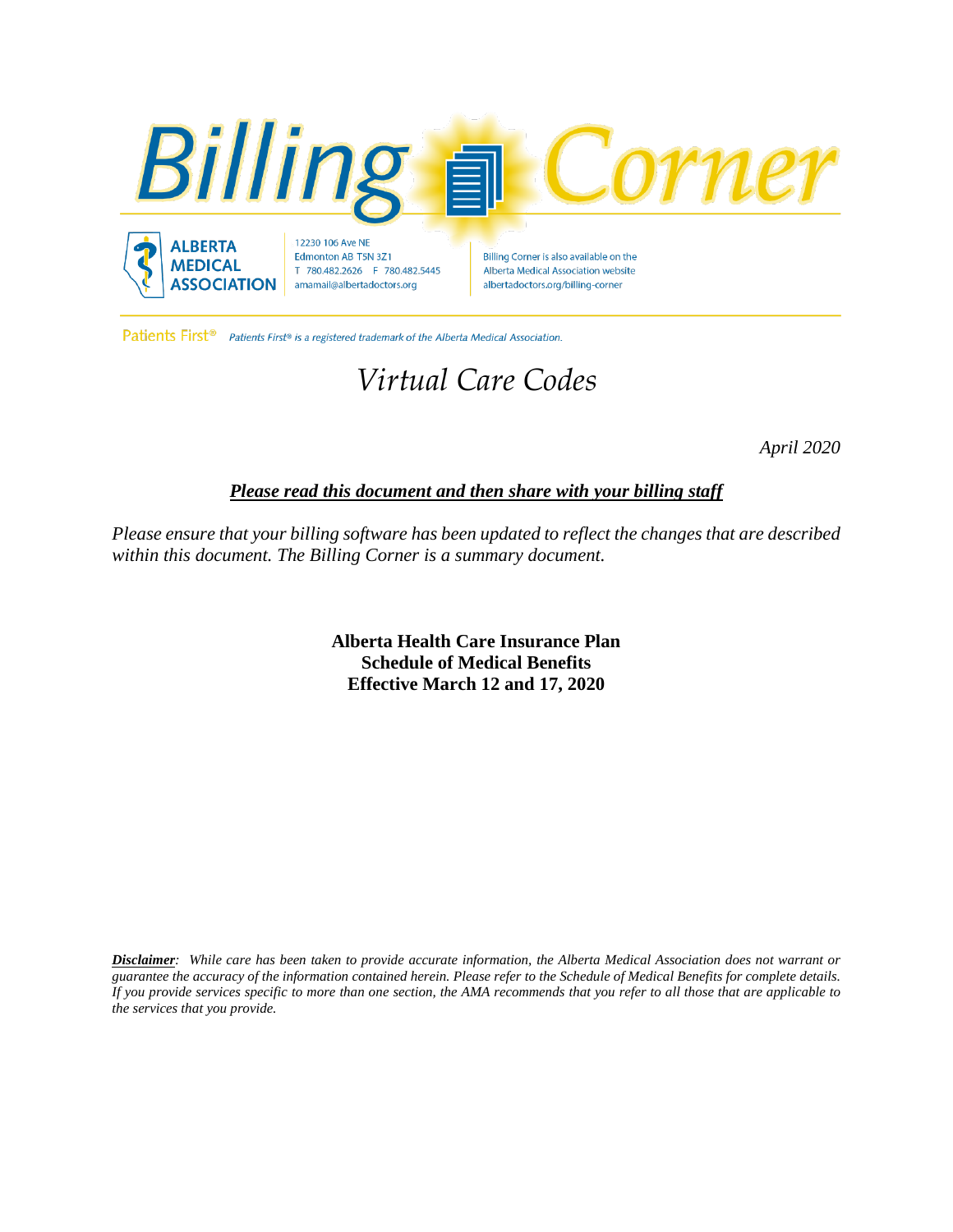## *Virtual care codes*

New codes have been introduced on a temporary basis and will remain in place as long as the Chief Medical Officer of Health determines appropriate. **The codes are retroactive to March 17, 2020.** 

These codes are a good step in terms of introducing virtual care codes into practice during this time. The AMA and Alberta Health will continue to monitor and adjust these codes on a regular basis, as appropriate.

The codes are as follows:

Visit Services – HSCs: 03.03CV and 03.03FV Consultation Services – HSCs: 03.08CV and 08.19CX Mental Health Services – HSCs: 08.19CV and 08.19CW

Health Service Code 03.01AD remains as amended March 18, 2018

The following rules will apply to the virtual care codes listed above:

- VISITS: Must be initiated by the patient or their agent (i.e. family, spouse, guardian) meaning that the patient or their agent has either booked the appointment or requested to see the physician virtually. Any arrangements the physician or their staff make in order to accommodate a virtual visit is at the request of the patient.
- CONSULTATIONS: are considered initiated on the patients behalf by virtue of the consultation request.
- Physician must provide the service
- Location of the service is the location of the physician at the time of the service.
- Patient record must reflect a detailed summary of the service. Be sure to include all elements and differentiate records between patients. In the event of an audit, if the documentation doesn't support the service provided, AH will reduce the service to the lowest visit service possible.
- Record start and stop time of the virtual visit in the patient record, this is not to be reported on the claim that you submit to AH.
- Unlike other visit and consult services, AH has stated that only physician to patient time can be claimed, meaning that if you choose do the charting/referral letters after the patient visit/consult appointment has concluded, that time cannot be claimed.
- One virtual visit per patient, per physician per day may be claimed.
- Cannot be billed with other virtual services or in-person services provided on the same day by the same physician for the same patient.
- Additional premiums such as age modifiers, complex modifiers, after hours time premium, prolonged codes, Business Cost Program (BCP) and Rural Remote Northern Program (RRNP) will not apply to virtual codes.
- These codes will NOT count towards the daily cap as introduced March 31. See GR 19 for additional information.
- Virtual services that are 10 minutes or less MUST be claimed using 03.01AD regardless if the service was regarding COVID-19.
- If the patient consults the physician about COVID-19 or discusses the virus at the same time as other medical services, please add the  $Dx$  079.8(2) to the claim for tracking purposes.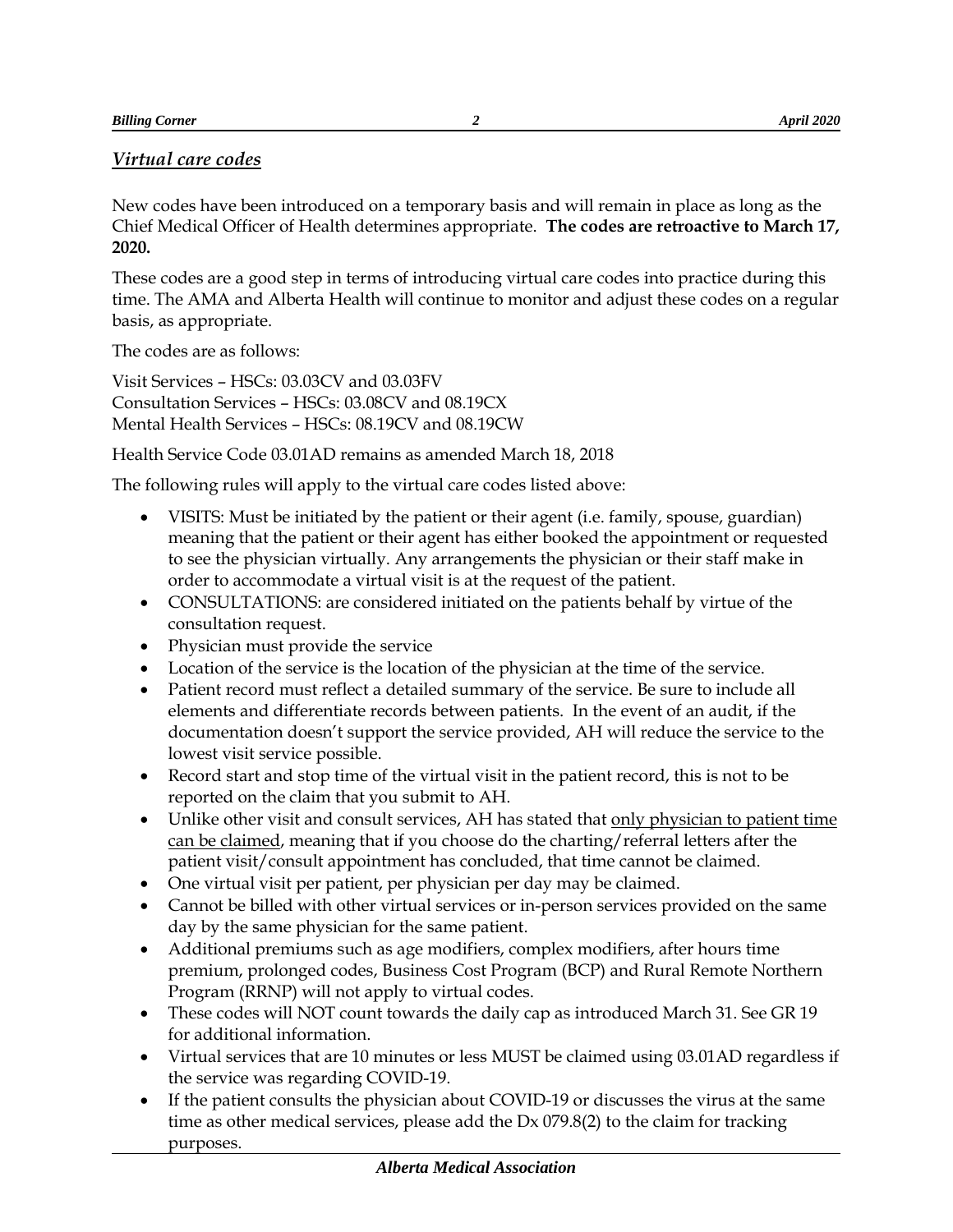- For virtual care, consent is only required from the patient if videoconference is used. If by telephone, consent is not required. Consent information can be found on the AMA website: <https://www.albertadoctors.org/leaders-partners/ehealth/virtual-care>
- Reminder that when using email and videoconference systems, they MUST be in compliance with the CPSA guidelines on secure electronic communication and when the physician/clinic has submitted a Privacy Impact Assessment for this service acceptable to the Office of the Privacy Commissioner of Alberta. Please contact Caroline Garland, EMR Advisor, at the AMA to discuss requirements if needed: [caroline.garland@albertadoctors.org,](mailto:caroline.garland@albertadoctors.org) cell # 587-987-5258.
- Additional information regarding virtual care may be found on the AMA's virtual care page: <https://www.albertadoctors.org/leaders-partners/ehealth/virtual-care>
- The **telehealth modifier (TELES) does NOT apply to these codes.**
- Please continue to use the  $\frac{Fe}{Fe}$  Navigator® for all details on codes.
- Further information on the following Alberta Health Bulletins can be found here:
- [https://www.alberta.ca/bulletins-for-health-professionals.aspx?utm\\_source=redirector](https://www.alberta.ca/bulletins-for-health-professionals.aspx?utm_source=redirector)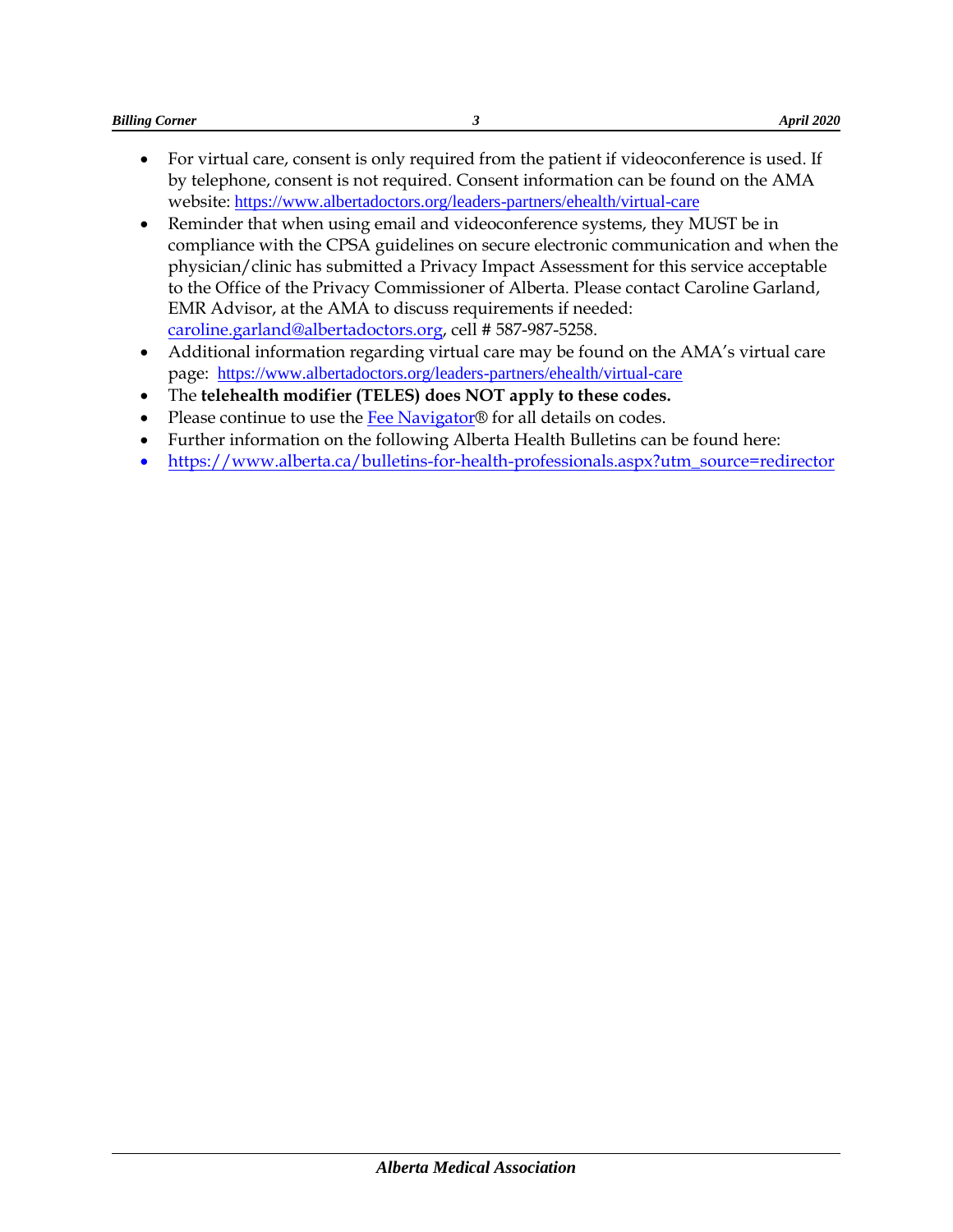#### *VISIT SERVICES:*

## **03.03CV Assessment of a patient's condition via telephone or secure videoconference**

**NOTES** 

- 1. At a minimum a physician must complete a limited assessment of a patient's condition requiring a history related to the presenting problems, appropriate records, and advice to the patient. The assessment must last a minimum of 10 minutes. An assessment that does not meet the minimum requirements or is less than
- 2. 10 minutes must be claimed using 03.01AD.
- 3. May only be claimed if the service was initiated by the patient or their agent (agent as defined in the Personal Directives Act).
- 4. May only be claimed if the service is personally rendered by the physician.
- 5. Benefit includes the ordering of appropriate diagnostic tests and procedures as well as discussion with the patient.
- 6. The patient's record must include a detailed summary of all services provided including time spent and start and stop times.
- 7. Only time spent communicating with the patient can be claimed as part of the service. Time spent on administrative tasks cannot be claimed.
- 8. May not be claimed on the same day as 03.01AD, 03.01S, 03.01T, 03.03FV, 03.05JR, 03.08CV, 08.19CV, 08.19CW, or 08.19CX by the same physician for the same patient.
- 9. May not be claimed on the same day as an in-person visit or consultation service by the same physician for the same patient.
- 10. May only be claimed when a declaration of a public health emergency is made pursuant to 52.1(1), of the Public Health Act; or when the Chief Medical Officer of Health determines, in their discretion, that it is appropriate to implement this health service code even though a public health emergency has not been declared.

#### AMA Billing Tips:

03.03CV is for visit services that are 10 minutes or more of physician: patient time.

Examples:

1. Physician has a virtual visit with a patient regarding diabetes management, the visit lasts 5 minutes.

Claim: 03.01AD Dx code 079.8(2) (the Dx code as stated from AH) and 250 (diabetes)

2. The same physician has a virtual visit with a patient regarding hypertension management, the visit last 17 minutes Claim: 03.03CV Dx code 410

In both instances the start and stop time for the service must be recorded in the patient record AND the details of the discussion, history and examination must be recorded in the patient record.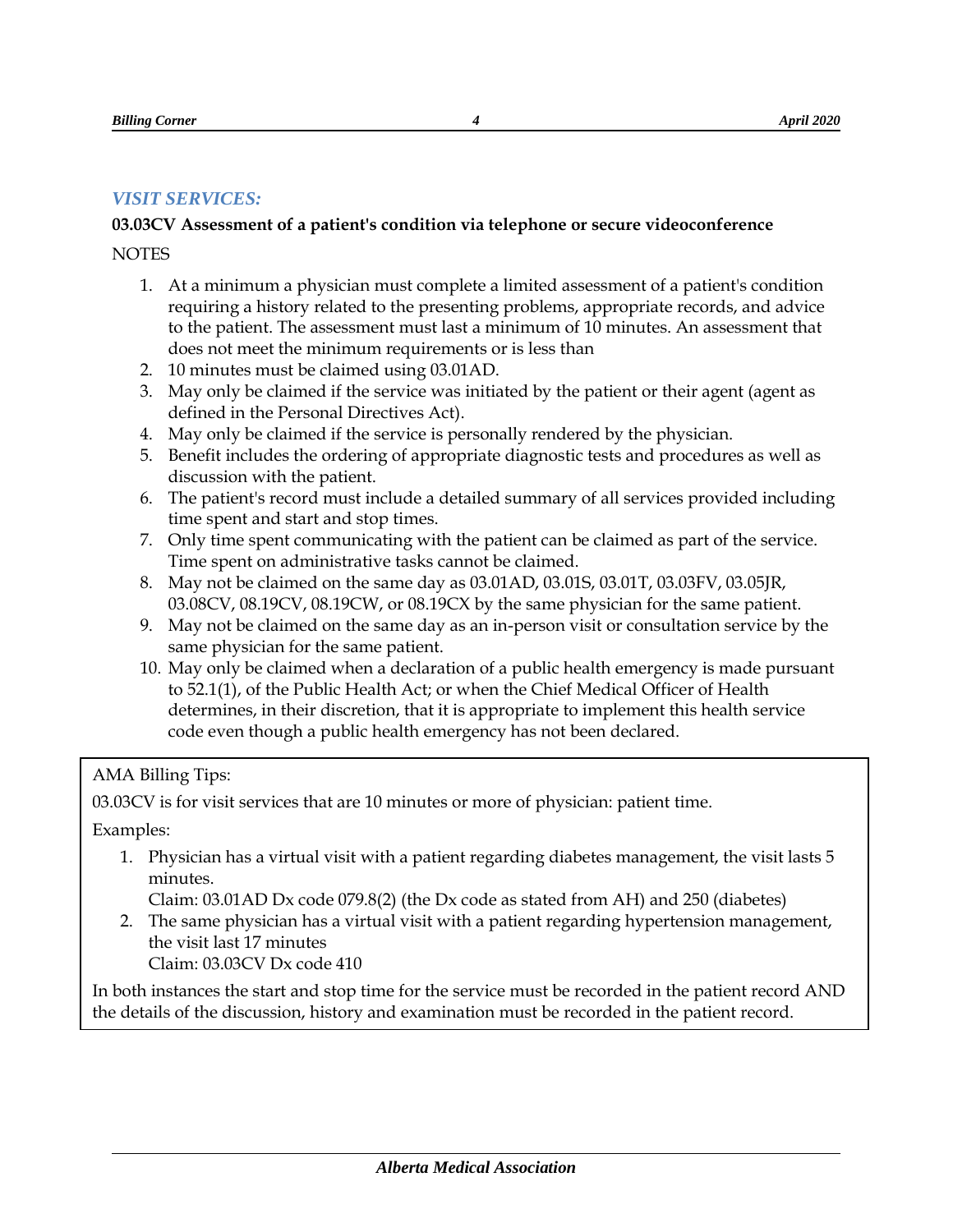## **03.03FV Repeat office visit or scheduled outpatient visit, referred cases only via telephone or secure videoconference.**

## **NOTES**

- 1. At a minimum a physician must complete a limited assessment of a patient's condition requiring a history related to the presenting problems, appropriate records, and advice to the patient. The assessment must last a minimum of 10 minutes.
- 2. An assessment that does not meet the minimum requirements or is less than 10 minutes must be claimed using 03.01AD.
- 3. May only be claimed by pediatrics (including subspecialties) and clinical immunology and allergy
- 4. The patient's record must include a detailed summary of all services provided including time spent and start and stop times.
- 5. Only time spent communicating with the patient can be claimed as part of the service. Time spent on administrative tasks cannot be claimed.
- 6. May not be claimed on the same day as 03.01AD, 03.01S, 03.01T, 03.03CV, 03.05JR, 03.08CV, 08.19CV, 08.19CW, or 08.19CX by the same physician for the same patient.
- 7. May not be claimed on the same day as an in-person visit or consultation service by the same physician for the same patient.
- 8. May only be claimed when a declaration of a public health emergency is made pursuant to 52.1(1), of the Public Health Act; or when the Chief Medical Officer of Health determines, in their discretion, that it is appropriate to implement this health service code even though a public health emergency has not been declared.

## AMA Billing Tips:

The 03.03FV is the equivalent to the 03.03F and is only billable by those specialties that are listed in the code. Sections via their Fees Reps can make application to be added to this code in the future.

Example: A pediatrician completes an assessment of a child; the service lasts 35 minutes. Claim: 03.03FV – remember prolonged visit codes are NOT applicable nor can they be billed in addition to the 03.03FV.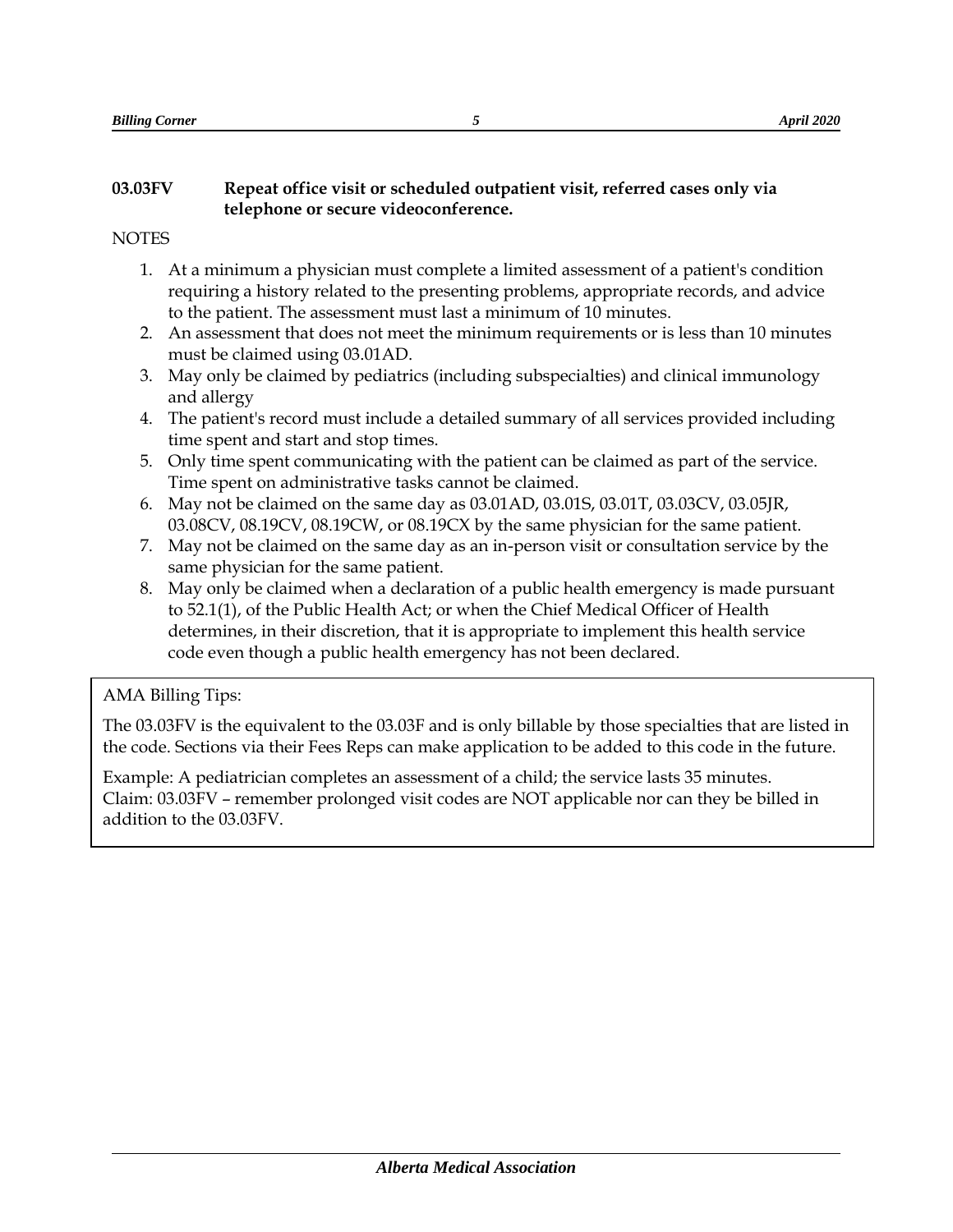**03.08CV** Comprehensive consultation via telephone or secure

## **NOTES**

- 1. May only be claimed if the service is personally rendered by the physician.
- 2. The patient's record must include a detailed summary of all services provided including time spent and start and stop times.
- 3. May not be claimed on the same day as 03.01AD, 03.01S, 03.01T, 03.03CV, 03.03FV, 03.05JR, 08.19CV, 08.19CW, or 08.19CX by the same physician for the same patient.
- 4. May not be claimed on the same day as an in-person visit or consultation service by the same physician for the same patient.
- 5. May only be claimed when a declaration of a public health emergency is made pursuant to 52.1(1), of the Public Health Act; or when the Chief Medical Officer of Health determines, in their discretion, that it is appropriate to implement this health service code even though a public health emergency has not been declared.

## AMA Billing Tips:

- Prolonged codes are not billable in addition to 03.08CV
- Unlike other consultations, only direct patient care time can be claimed.
- The 365 day rule applies to this code.
- Surcharge modifiers and time premiums are not billable for the service

Example: Physician completes a virtual consult with the patient, the consult lasts 35 minutes. Claim: 03.08CV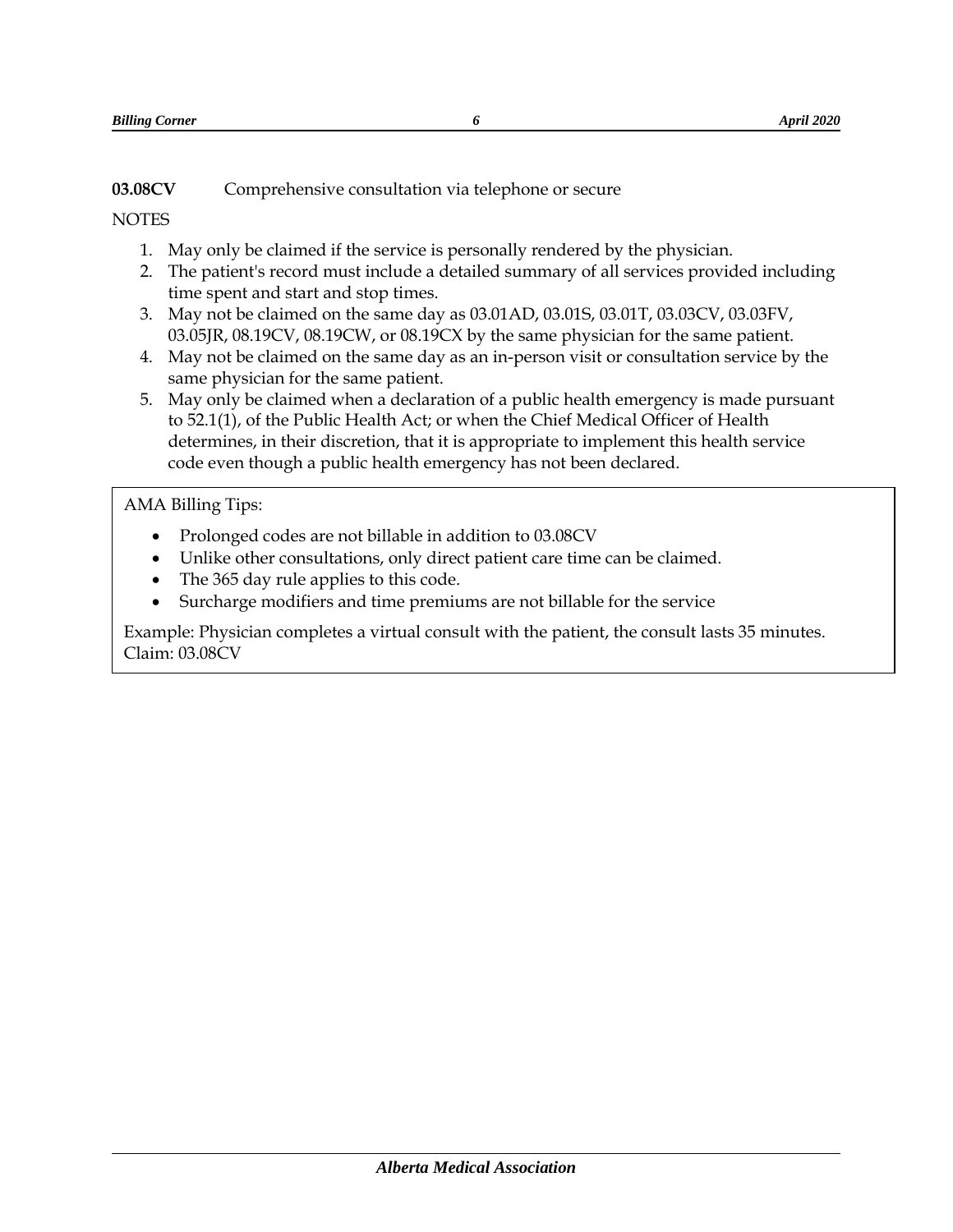#### **08.19CX Formal major psychiatric consultation via telephone or secure videoconference, first full 30 minutes or major portion thereof for the first call when only one call is claimed**

## **NOTES**

- 1. Each subsequent 15 minutes, or major portion thereof, of direct patient time may be claimed at the rate specified on the Price List after the first full 30 minutes has elapsed.
- 2. The patient's record must include a detailed summary of all services provided including time spent and start and stop times.
- 3. Only time spent communicating with the patient can be claimed as part of the service. Time spent on administrative tasks cannot be claimed.
- 4. May not be claimed on the same day as 03.01AD, 03.01S, 03.01T, 03.03CV, 03.03FV, 03.05JR, 03.08CV, or 08.19CW by the same physician for the same patient.
- 5. May not be claimed on the same day as an in-person visit or consultation service by the same physician for the same patient.
- 6. May only be claimed when a declaration of a public health emergency is made pursuant to 52.1(1), of the Public Health Act; or when the Chief Medical Officer of Health determines, in their discretion, that it is appropriate to implement this health service code even though a public health emergency has not been declared.

## AMA Billing Tips:

- Only billable by PSYC and GNMH
- Unlike other consultations, only direct patient care time can be claimed.
- Surcharge modifiers and time premiums are not billable for the service
- The 365 day rule applies to this code.

Example: A psychiatrist has a virtual comprehensive consult with a patient, the service lasts 53 minutes.

Claim: 08.19CX 3 calls

The AMA will continue to advocate for physicians in regards to accepting referrals from psychologists and other agencies equivalent to 08.19AA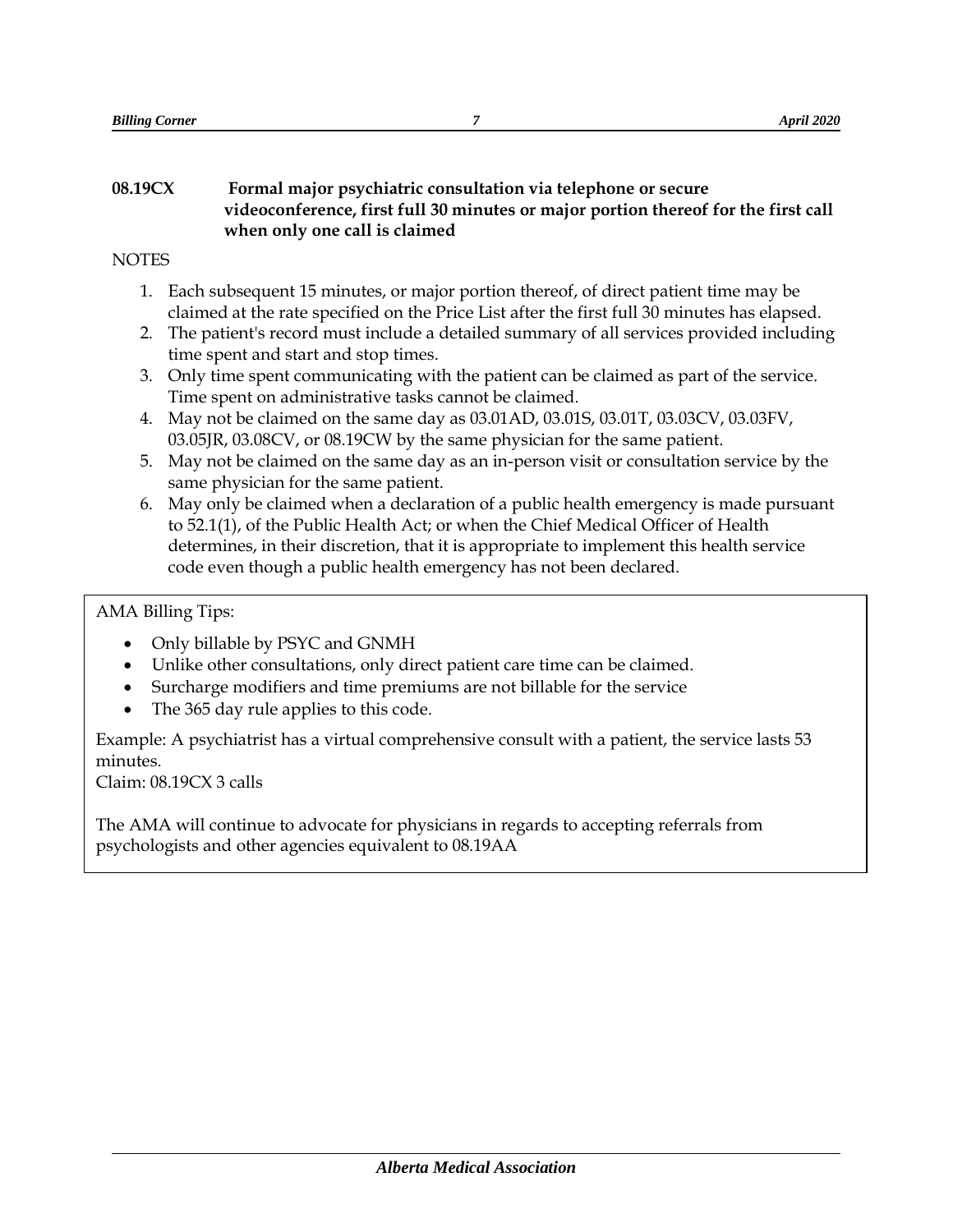#### **08.19CV Telephone or secure videoconference with a patient for psychiatric treatment (including medical psychotherapy and medication prescription), psychiatric reassessment, patient education and/or psychiatric counseling, including group therapy, per 15 minutes or major portion thereof**

**NOTES** 

- 1. May only be claimed by a psychiatrist (PSYC), a generalist in Mental Health (GNMH) or by a specialist in Mental Health (SPMH) if the intent of the session is the therapy of one individual patient, whether or not more than one person is involved in the session.
- 2. May be claimed for both referred and non-referred patients with psychiatric disorders.
- 3. The patient's record must include a detailed summary of all services provided including time spent and start and stop times.
- 4. Only time spent communicating with the patient can be claimed as part of the service. Time spent on administrative tasks cannot be claimed.
- 5. May not be claimed on the same day as 03.01AD, 03.01S, 03.01T, 03.03CV, 03.03FV, 03.05JR, 03.08CV, 08.19CW, or 08.19CX by the same physician for the same patient.
- 6. May not be claimed on the same day as an in-person visit or consultation service by the same physician for the same patient.
- 7. May only be claimed when a declaration of a public health emergency is made pursuant to 52.1(1), of the Public Health Act; or when the Chief Medical Officer of Health determines, in their discretion, that it is appropriate to implement this health service code even though a public health emergency has not been declared.

#### AMA Billing Tips:

 Maybe claimed for group therapy by submitting a single claim using the PHN of one patient and claiming the total time by using the calls field.

Examples:

1) A psychiatrist has a virtual group psychotherapy session with 6 patients, the service lasts 48 minutes

Using only one patients PHN, claim 08.19CV 3 calls

2) A psychiatrist has a virtual psychotherapy session with a patient, the service lasts 38 minutes.

Claim: 08.19CV 2 calls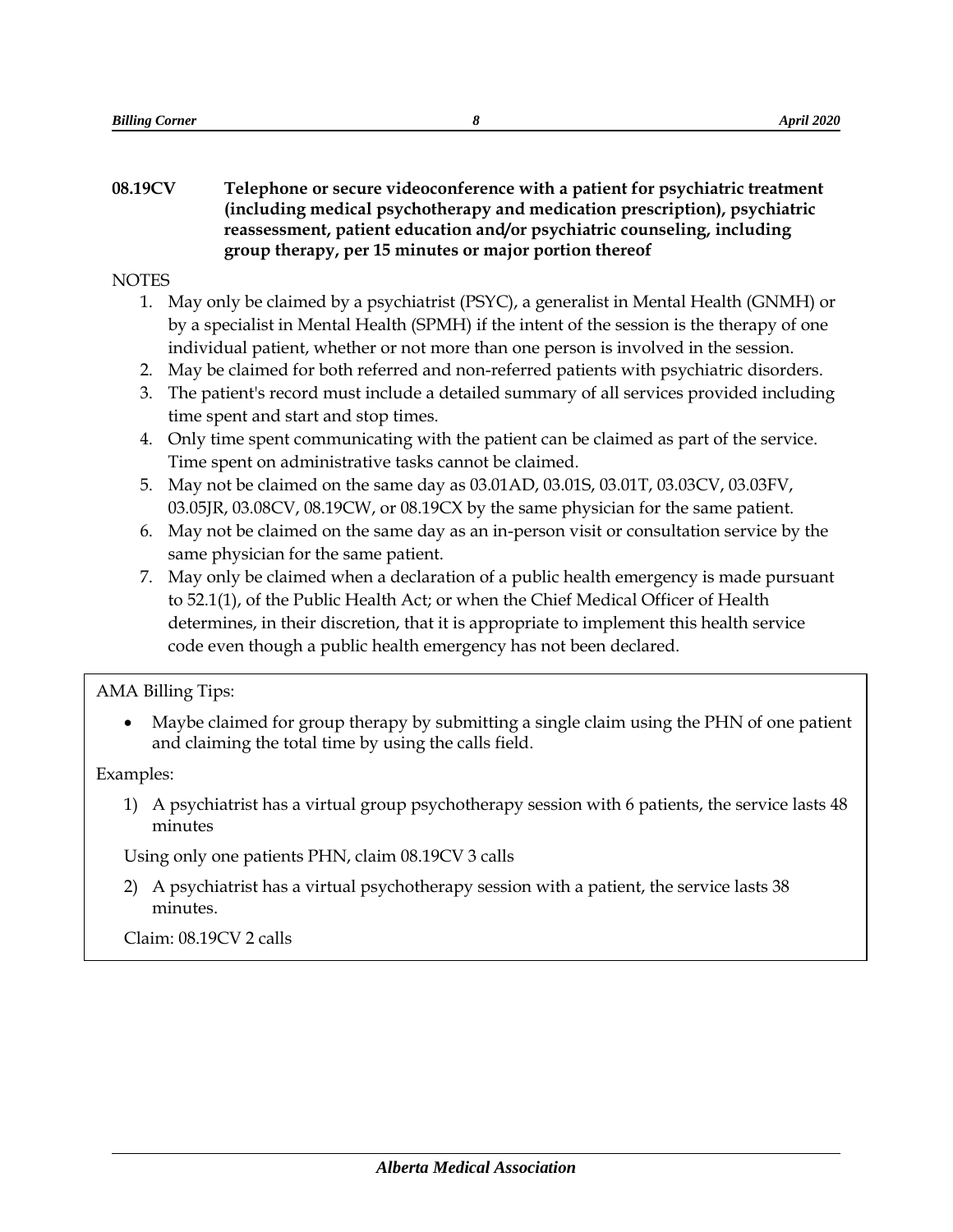**08.19CW Telephone or secure videoconference with a patient for scheduled psychiatric treatment (including medical psychotherapy and medication prescription), psychiatric reassessment, patient education and/or psychiatric counseling, including group therapy by general practitioners or pediatricians, per full 15 minutes.**

**NOTES** 

- 1. May only be claimed by General Practitioners or Pediatricians if the session is for scheduled psychiatric treatment.
- 2. For treatment of non-scheduled psychiatric treatment, the appropriate office visit health service code should be claimed (03.03CV).
- 3. The patient's record must include a detailed summary of all services provided including time spent and start and stop times.
- 4. Only time spent communicating with the patient can be claimed as part of the service. Time spent on administrative tasks cannot be claimed.
- 5. May not be claimed on the same day as 03.01AD, 03.01S, 03.01T, 03.03CV, 03.03FV, 03.05JR, 03.08CV, 08.19CV, or 08.19CX by the same physician for the same patient.
- 6. May not be claimed on the same day as an in-person visit or consultation service by the same physician for the same patient.
- 7. May only be claimed when a declaration of a public health emergency is made pursuant to 52.1(1), of the Public Health Act; or when the Chief Medical Officer of Health determines, in their discretion, that it is appropriate to implement this health service code even though a public health emergency has not been declared.

AMA Billing Tips:

 Maybe claimed for group therapy by submitting a single claim using the PHN of one patient and claiming the total time by using the calls field.

Examples:

1) A pediatrician has a virtual group psychotherapy session with 6 patients, the service lasts 48 minutes

Using only one patients PHN, claim 08.19CV 3 calls

2) A GP has a virtual psychotherapy session with a patient, the service lasts 38 minutes. Claim: 08.19CW 2 calls